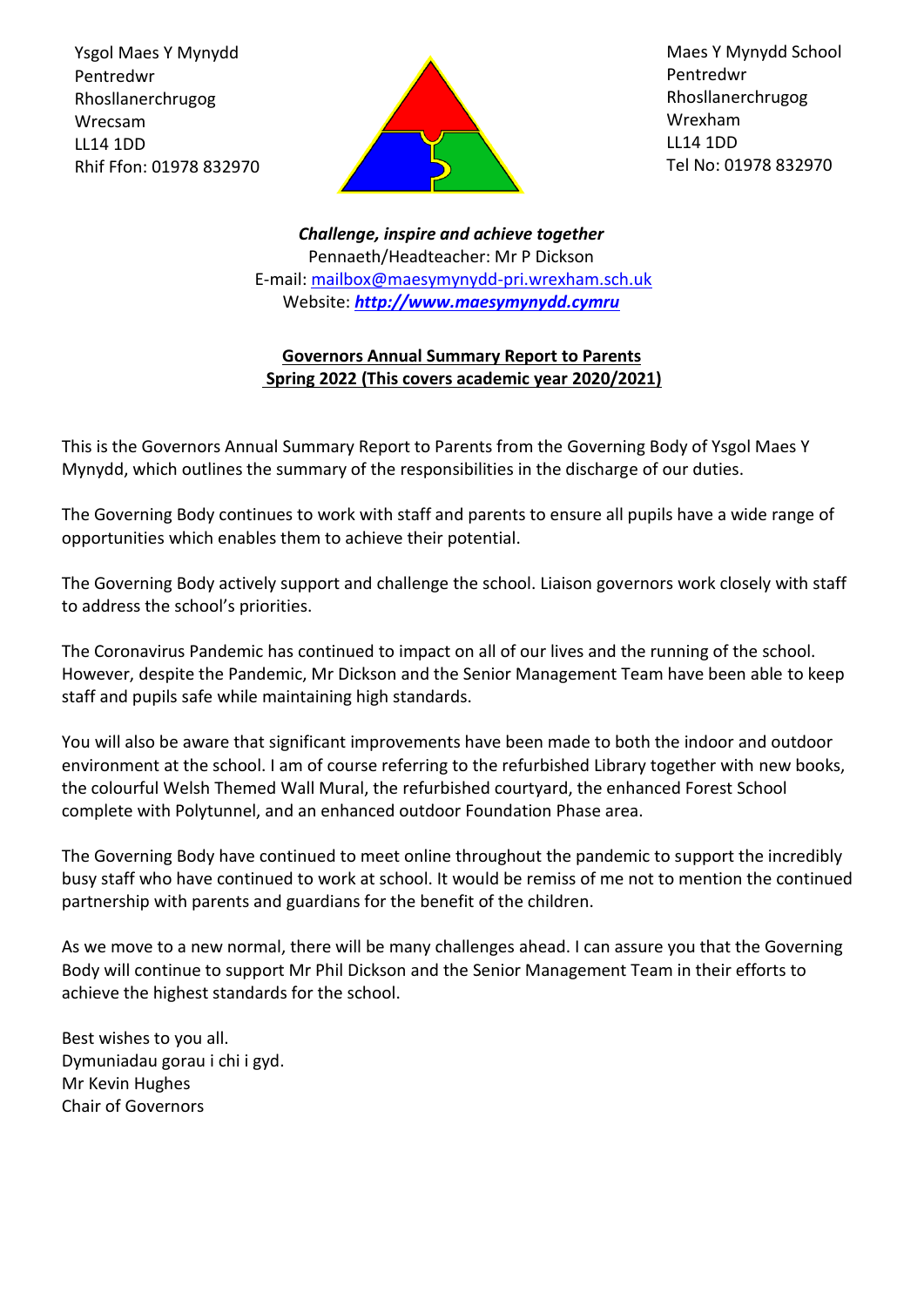# **The Governing Body effective during the Academic Year 2020/2021**

Should you wish to contact the Chair or Clerk, please contact the school office or write to them c/o Ysgol Maes Y Mynydd, Pentredwr, Rhos, Wrexham, LL14 1DD.

| <b>Headteacher</b>                                    | Mr Phil Dickson                    |  |
|-------------------------------------------------------|------------------------------------|--|
| <b>Parent Governors</b>                               | <b>Miss Holly Davies</b>           |  |
|                                                       | Miss Sian Jones                    |  |
|                                                       | Mrs Susan Peace                    |  |
|                                                       | Mrs Katie Prach                    |  |
| <b>Teacher Governors- Elected By Teaching Staff</b>   | Mrs Kathryn James                  |  |
|                                                       |                                    |  |
| <b>Staff Governor- Elected By Non-Teaching Staff</b>  | Mrs Zandra Collins                 |  |
|                                                       |                                    |  |
| Wrexham LA Governors-Appointed By The Local Authority | Mr Kevin Hughes (Chairperson)      |  |
|                                                       | Mr Marc Caldecott                  |  |
|                                                       | Mrs Susan Hallard                  |  |
| <b>Community Governors</b>                            | Mrs Llinos Cleary                  |  |
|                                                       | Mr Alwyn Humphreys                 |  |
|                                                       | Mrs Ann Ireland (Vice Chairperson) |  |
| <b>Additional Community Governor</b>                  | Mr Ethan Jones                     |  |
| (Appointed By Rhos Community Council)                 |                                    |  |
| <b>Clerk To Governing Body</b>                        | Mrs Karen Wilson                   |  |
|                                                       |                                    |  |

## **Governing Body meetings**

The Governing Body has met regularly during the year and discussed a wide range of issues. A list of dates and agenda items discussed can be obtained on request by contacting the Chair of the Governing Body via the school office. No parent meetings with the Governing Body, under section 94 of the School Standards and Organisation (Wales) Act 2013, were held during the academic year.

## **Parent Governor Elections**

There are currently no Parent Governor vacancies. Information regarding any future vacancies and elections will be communicated to parents accordingly.

## **School Development Plan and School Priorities**

The school has an annual school development plan, which identifies targets and focuses on what the school does well and what we need to do to improve. The targets are regularly discussed by staff and the Governing Body and monitored by the LA in termly meetings. The school priorities for 2020/2021 were:

- 1. Mathematics and Numeracy
- 2. Literacy- listening, speaking, reading and writing
- 3. Curriculum Design in readiness for the Curriculum for Wales